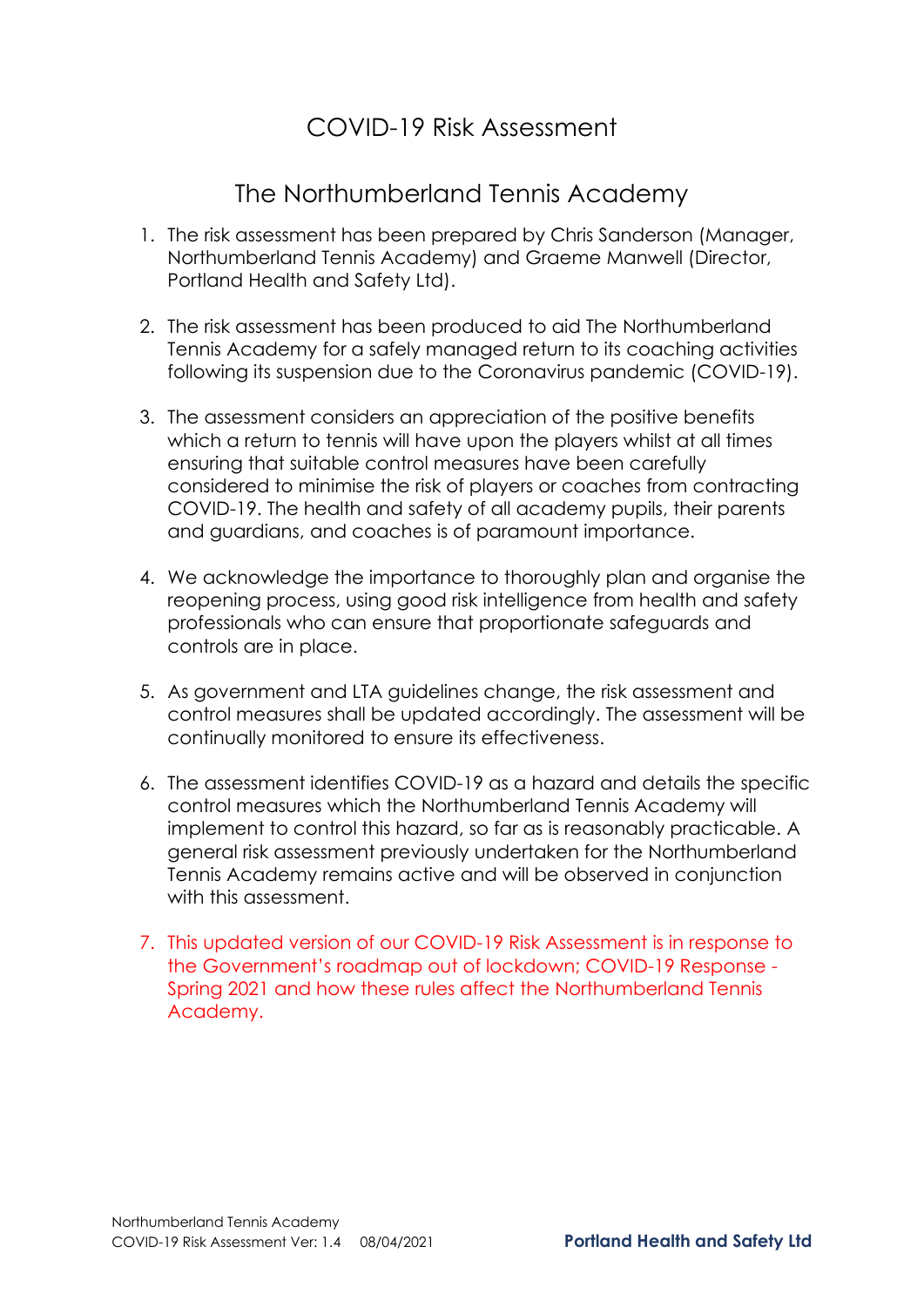| What is the | Who might be harmed and how?                                                                                                                                                                                                                                                                                                                                                                                                                                                                                                                                                                                                                                                                                                                                                                                                                                                                                                          | <b>Controls</b>                                                                                                                                                                                                                                                                                             | <b>Additional Controls</b>                                                                                                                                                                                      | Action by                                  | Action by  | Done                           |
|-------------|---------------------------------------------------------------------------------------------------------------------------------------------------------------------------------------------------------------------------------------------------------------------------------------------------------------------------------------------------------------------------------------------------------------------------------------------------------------------------------------------------------------------------------------------------------------------------------------------------------------------------------------------------------------------------------------------------------------------------------------------------------------------------------------------------------------------------------------------------------------------------------------------------------------------------------------|-------------------------------------------------------------------------------------------------------------------------------------------------------------------------------------------------------------------------------------------------------------------------------------------------------------|-----------------------------------------------------------------------------------------------------------------------------------------------------------------------------------------------------------------|--------------------------------------------|------------|--------------------------------|
| hazard?     |                                                                                                                                                                                                                                                                                                                                                                                                                                                                                                                                                                                                                                                                                                                                                                                                                                                                                                                                       |                                                                                                                                                                                                                                                                                                             |                                                                                                                                                                                                                 | who?                                       | when?      |                                |
| Covid-19    | Tennis coaches, academy<br>players, parents, guardians and<br>Northumberland Club staff and<br>members are at risk of<br>Coronavirus (COVID-19). The<br>virus is an infectious disease<br>caused by a newly discovered<br>coronavirus. COVID-19 is spread<br>in minute water droplets that are<br>expelled from the body through<br>sneezing, coughing, talking and<br>breathing. The virus can be<br>transferred to the hands and<br>from there to surfaces. It can<br>survive on surfaces for a variable<br>period of time. If it is passed from<br>one person to another, most<br>people infected with the virus will<br>experience mild to moderate<br>respiratory illness and recover<br>without requiring special<br>treatment. However, some<br>people, especially older people,<br>and those with underlying<br>medical problems can develop<br>serious illness which may lead to<br>death.<br>COVID-19 is regarded as a high | Chris Sanderson (Academy<br>Manager) and Graeme Manwell<br>(Portland Health and Safety Ltd)<br>have agreed upon control measures<br>in line with Government and Lawn<br>Tennis Association (LTA) guidelines to<br>ensure that a return to academy<br>tennis squads can be managed<br>safely and effectively | Parents and guardians of<br>invited players to receive<br>guidance and risk assessment.                                                                                                                         | CS                                         | 11/06/2020 | 11/06/2020                     |
|             |                                                                                                                                                                                                                                                                                                                                                                                                                                                                                                                                                                                                                                                                                                                                                                                                                                                                                                                                       | The Academy have appointed<br>Portland Health and Safety Ltd for<br>continual guidance and support<br>during this period.                                                                                                                                                                                   | Continually check the<br>updated guidance from<br>government and LTA                                                                                                                                            | Portland<br>Health &<br>Safety/CS          | On-going   | Latest<br>update<br>01/04/2021 |
|             |                                                                                                                                                                                                                                                                                                                                                                                                                                                                                                                                                                                                                                                                                                                                                                                                                                                                                                                                       | QR code for NHS Test and Trace is<br>displayed on front door of NCTC                                                                                                                                                                                                                                        | Ensure code poster remains<br>fixed to front doors. Terms and<br>conditions of displaying QR<br>code have changed. NHS<br>now share all venues<br>displaying QR codes with local<br>authorities for inspection. | Portland<br><b>Health and</b><br>Safety/CS | On-going   |                                |
|             | hazard.                                                                                                                                                                                                                                                                                                                                                                                                                                                                                                                                                                                                                                                                                                                                                                                                                                                                                                                               |                                                                                                                                                                                                                                                                                                             |                                                                                                                                                                                                                 |                                            |            |                                |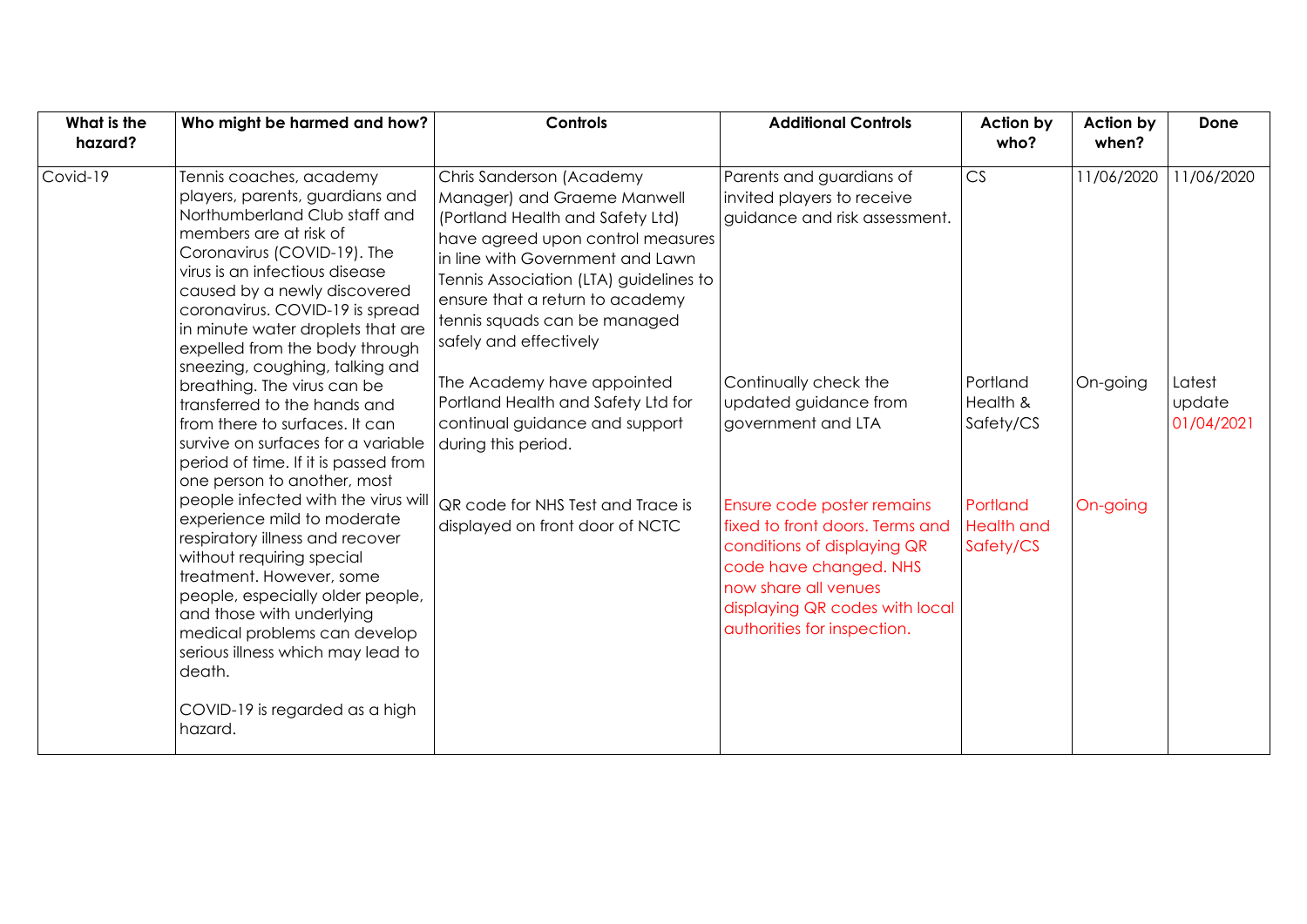| What is the<br>hazard? | Who might be harmed and how? | <b>Controls</b>                                                                                                                                                                                                                                                                                                                                                                                                                                                                                                                                                                                                                                                              | <b>Additional Controls</b>                                                                                                                                                                                                               | <b>Action by</b><br>who? | Action by<br>when? | Done       |
|------------------------|------------------------------|------------------------------------------------------------------------------------------------------------------------------------------------------------------------------------------------------------------------------------------------------------------------------------------------------------------------------------------------------------------------------------------------------------------------------------------------------------------------------------------------------------------------------------------------------------------------------------------------------------------------------------------------------------------------------|------------------------------------------------------------------------------------------------------------------------------------------------------------------------------------------------------------------------------------------|--------------------------|--------------------|------------|
| COVID-19               |                              | Coaches, players, parents, and<br>guardians asked not to attend<br>sessions if they have any of the<br>recognised symptoms of Covid-19 (a<br>new continuous cough, high<br>temperature, a loss of, or change in,<br>normal sense of taste or smell)                                                                                                                                                                                                                                                                                                                                                                                                                          | Send out an email<br>reminder/update of the safe<br>procedures                                                                                                                                                                           | KS                       | <b>ASAP</b>        | 11/04/2021 |
|                        |                              | Anyone who feels any of the<br>recognised symptoms of Covid-19<br>during a squad is to inform their<br>coach immediately. Anyone feeling<br>ill will be removed from the squad<br>and asked to return home<br>immediately if safe to do so. Anyone<br>unable to return home will be safely<br>isolated until able to do so.<br>Anyone who has symptoms of<br>COVID-19 however mild, must self-<br>isolate for at least 10 days from<br>when the symptoms started. They<br>should contact NHS Test and Trace<br>to arrange to have a test to see if<br>they have COVID-19. They should<br>not go to a GP surgery, pharmacy or<br>hospital.<br>Pupils who are not experiencing | Academy Manager and his<br>coaches to reinforce the key<br>procedures from the risk<br>assessment with squads prior<br>to re-start. This will need<br>monitoring throughout and<br>addressing any<br>shortfalls/breaches<br>immediately. | CS                       | <b>ASAP</b>        | 10/04/2021 |
|                        |                              | symptoms but have tested positive<br>for COVID-19, must self-isolate for at                                                                                                                                                                                                                                                                                                                                                                                                                                                                                                                                                                                                  |                                                                                                                                                                                                                                          |                          |                    |            |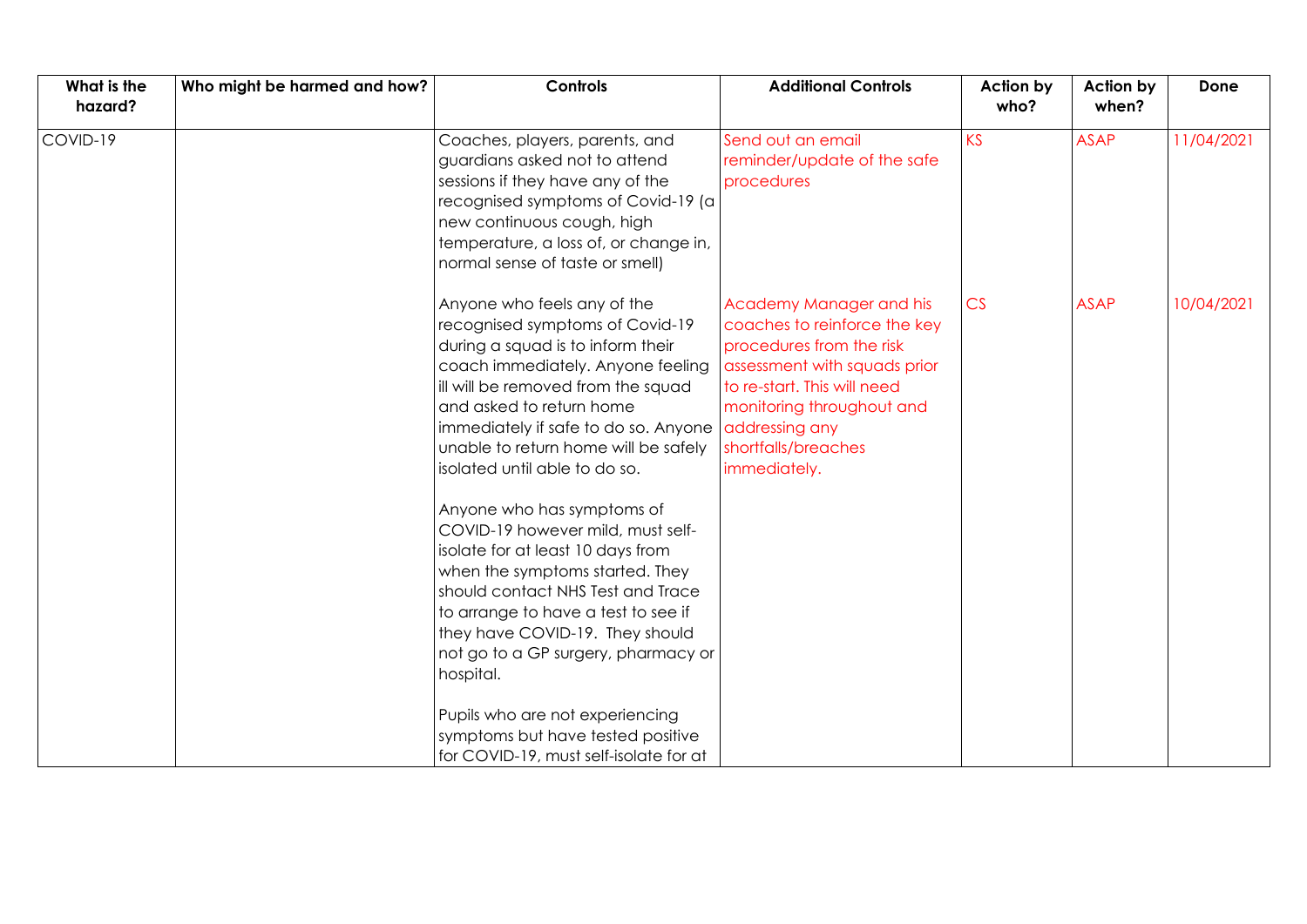| least 10 days, starting from the day<br>the test was taken. If they develop<br>symptoms during this isolation<br>period, the 10-day isolation should<br>re-start from the day they<br>developed symptoms.  |  |
|------------------------------------------------------------------------------------------------------------------------------------------------------------------------------------------------------------|--|
| Close contacts of someone who has<br>tested positive to COVID-19, will be<br>contacted by NHS Test and Trace<br>and asked to self-isolate for 10 days.<br>They must not attend sessions at the<br>academy. |  |
| Everyone encouraged to use good<br>levels of personal hygiene. Sneezing<br>and coughing should be making use<br>of a tissue or upper sleeve.                                                               |  |
| Players are encouraged to travel to<br>squads by foot, bicycle, or car<br>where possible, to help minimise the<br>risk of proximity to infected people,                                                    |  |
| Records of attendance are kept as<br>per normal protocol and can be<br>used to aid NHS Test and Trace<br>services.                                                                                         |  |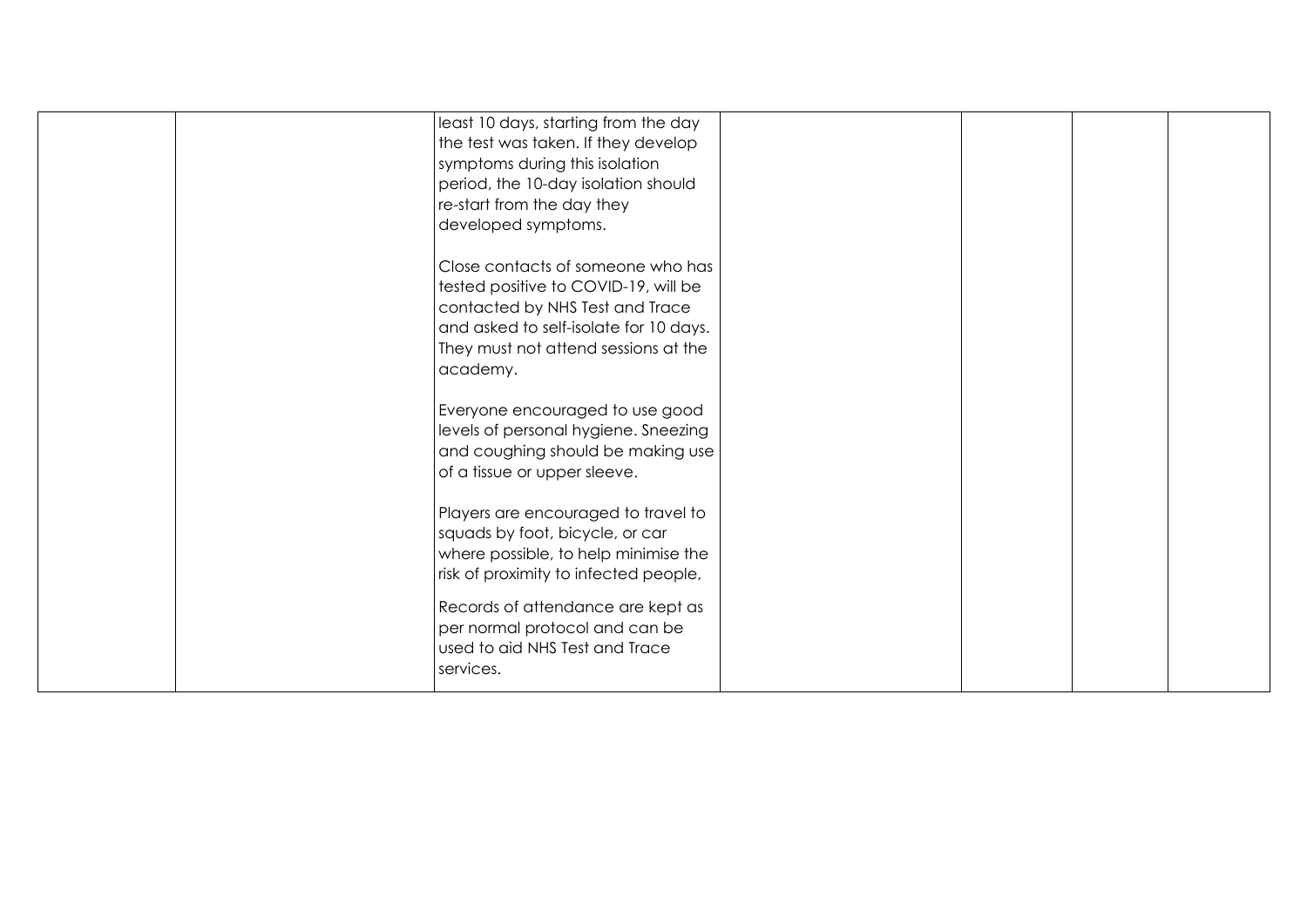| What is the<br>hazard? | Who might be harmed and how? | Controls                                                                                                                                               | <b>Additional Controls</b>      | <b>Action by</b><br>who? | <b>Action by</b><br>when? | Done |
|------------------------|------------------------------|--------------------------------------------------------------------------------------------------------------------------------------------------------|---------------------------------|--------------------------|---------------------------|------|
|                        |                              |                                                                                                                                                        |                                 |                          |                           |      |
|                        |                              | Indoor and outdoor training                                                                                                                            |                                 |                          |                           |      |
|                        |                              | Players asked to arrive no earlier<br>than required and to leave promptly<br>after squads to avoid accumulation<br>of people in grounds.               |                                 |                          |                           |      |
|                        |                              | Players asked to arrive changed as<br>changing rooms should not be used.                                                                               |                                 |                          |                           |      |
|                        |                              | Social distancing of 2 metres applies<br>to everyone on site whenever<br>possible. Members of the same<br>household are excluded from this<br>control. | Coaches must monitor and<br>act | All coaches              | On-going                  |      |
|                        |                              | Hand sanitising will be encouraged<br>and players asked to bring their own<br>personal supply.                                                         |                                 |                          |                           |      |
|                        |                              | Players to refrain from sharing any<br>equipment i.e. water bottles, towels,<br>tennis rackets.                                                        |                                 |                          |                           |      |
|                        |                              | Players to refrain from touching<br>court equipment i.e. net posts, and<br>net winders                                                                 |                                 |                          |                           |      |
|                        |                              | Players are not to shake hands or<br>high 5 during squads                                                                                              |                                 |                          |                           |      |
|                        |                              | Court cleaning equipment must not                                                                                                                      |                                 |                          |                           |      |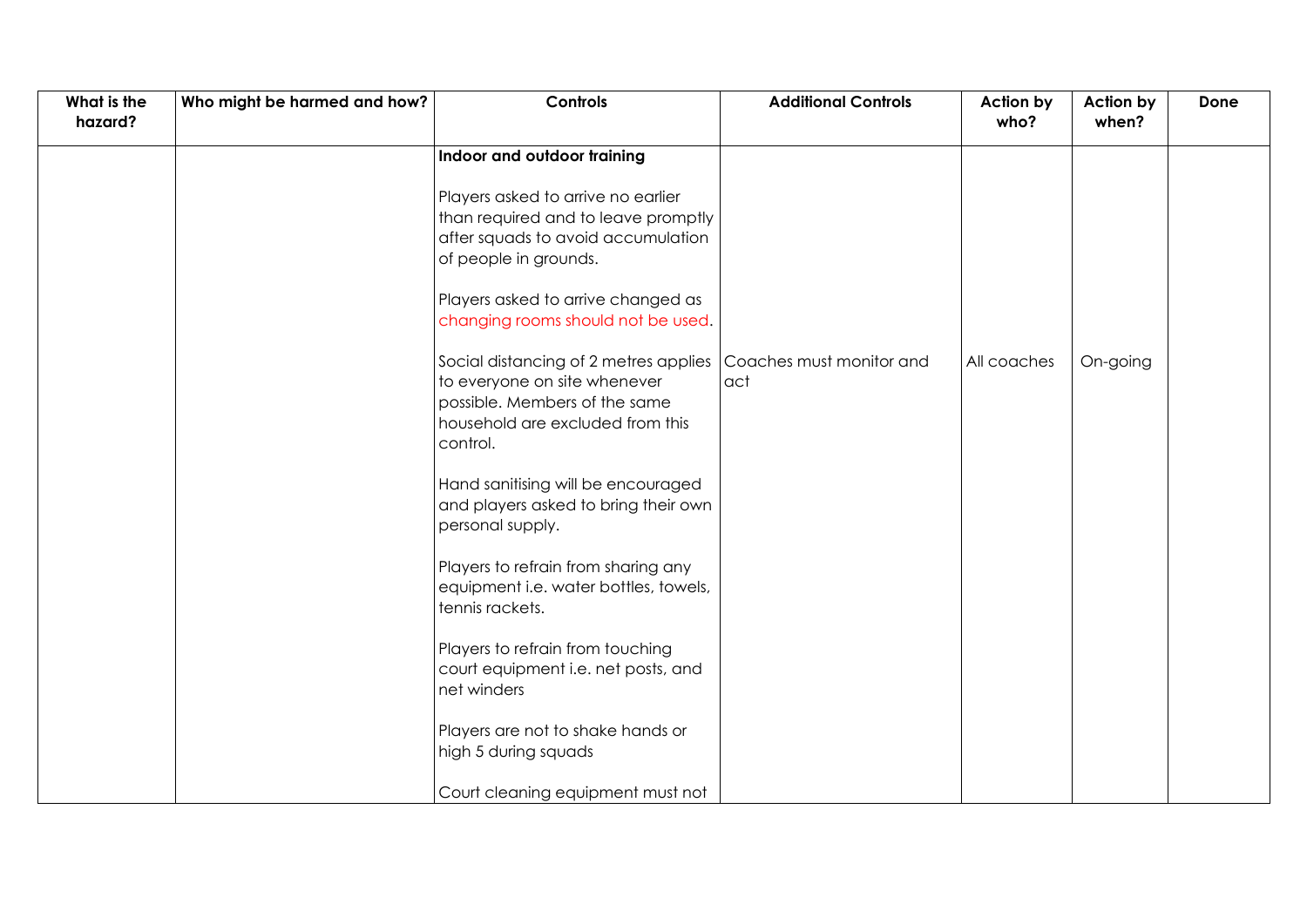|  | be used by players unless permission<br>granted by coaches. If used, hands<br>must be thoroughly sanitised.                                                                                                                                                                                            |                                                                                                                                          |  |  |
|--|--------------------------------------------------------------------------------------------------------------------------------------------------------------------------------------------------------------------------------------------------------------------------------------------------------|------------------------------------------------------------------------------------------------------------------------------------------|--|--|
|  | On-court equipment such as cones<br>disc markers and drop-down lines<br>will only be handled by coaches. If<br>asked to move them, players should<br>use their feet.                                                                                                                                   |                                                                                                                                          |  |  |
|  | On-court chairs have been<br>removed.                                                                                                                                                                                                                                                                  | Monitor                                                                                                                                  |  |  |
|  | <b>Outdoor training (Squads)</b><br>Squad players to allow court users to Iff for any reason a coach feels<br>leave a court before entering<br>themselves. Entry to courts 14 & 15<br>will be via court 14 and the exit via<br>court 15.                                                               | that players may enter or exit<br>from a different gate, this must<br>be suitably supervised to<br>ensure adequate social<br>distancing. |  |  |
|  | Entry to court 4, 5 & 6 will be via<br>court 4, and the exit via court 6                                                                                                                                                                                                                               |                                                                                                                                          |  |  |
|  | <b>Indoor training</b><br>For indoor group training (4pm-<br>8pm), parents/guardians are asked<br>to drop off pupils outside the front<br>door of tennis centre. A coach will<br>collect/escort out at the start/finish<br>of every session. A one-way system is<br>in operation during these times to |                                                                                                                                          |  |  |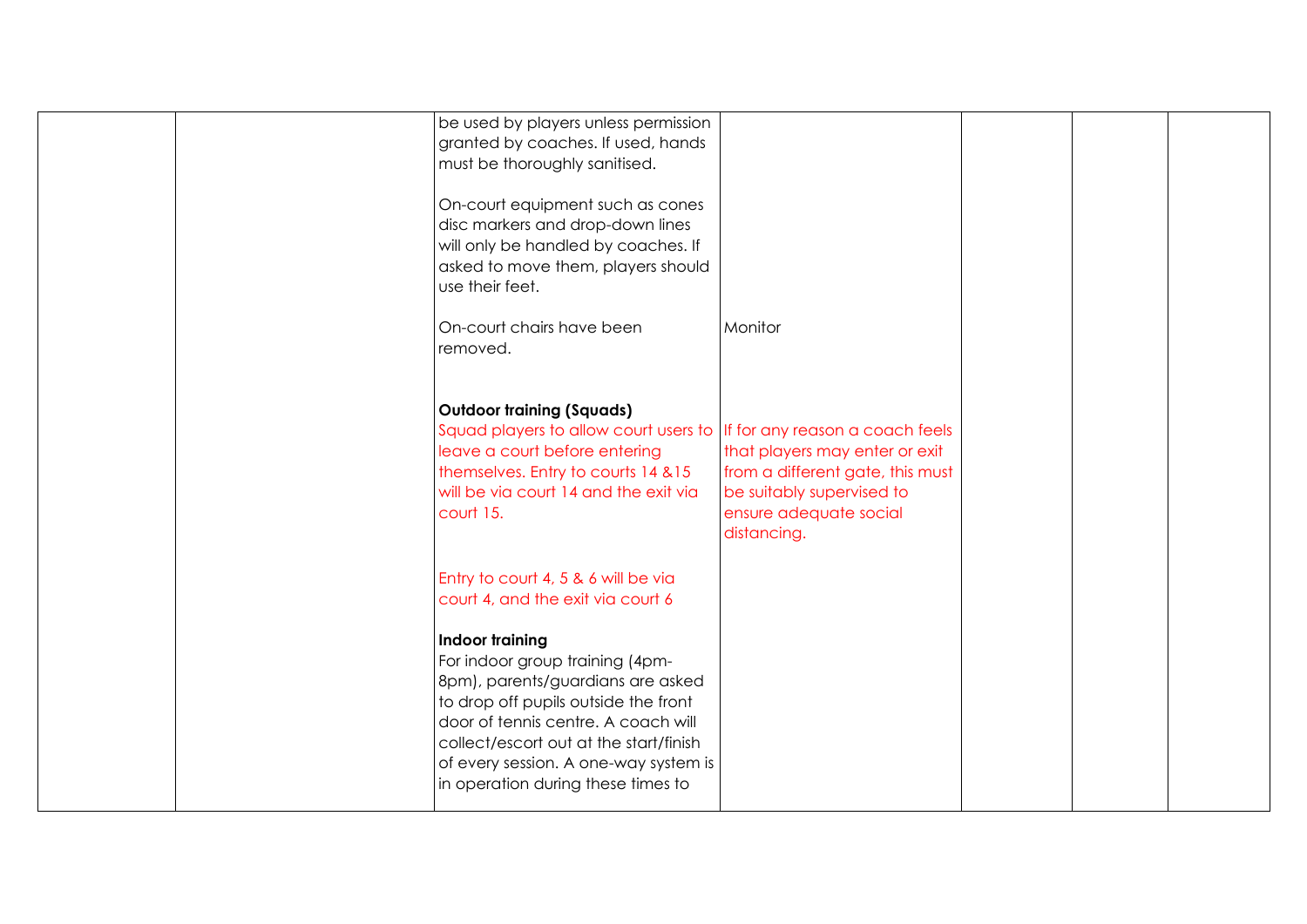|  | reduce proximity of pupils at busy                            |                                |      |          |  |
|--|---------------------------------------------------------------|--------------------------------|------|----------|--|
|  | periods. A banner is used to divide                           |                                |      |          |  |
|  | the entrance hall into entry and exit.                        |                                |      |          |  |
|  |                                                               |                                |      |          |  |
|  | Maximum number of 15 for group                                |                                |      |          |  |
|  | coaching squads.                                              |                                |      |          |  |
|  |                                                               |                                |      |          |  |
|  | A hand sanitising unit is located in                          |                                |      |          |  |
|  | foyer of indoor centre and players                            |                                |      |          |  |
|  | asked to use it before and after                              |                                |      |          |  |
|  | each session.                                                 |                                |      |          |  |
|  | Parents have been asked to refrain                            |                                |      |          |  |
|  | from spectating. If supervision is                            |                                |      |          |  |
|  | requested it is for one person per                            |                                |      |          |  |
|  | player maximum.                                               |                                |      |          |  |
|  |                                                               |                                |      |          |  |
|  | Singles and doubles competition is                            |                                |      |          |  |
|  | permitted for under 18's                                      |                                |      |          |  |
|  |                                                               |                                |      |          |  |
|  | As of September 2020, mini red                                | This is still cancelled as of  |      |          |  |
|  | tennis sessions have been cancelled                           | 14/04/2021                     |      |          |  |
|  | to limit the number of pupils in the                          |                                |      |          |  |
|  | indoor centre.                                                |                                |      |          |  |
|  |                                                               |                                |      |          |  |
|  | Only one player at a time should use Coaches to reinforce the |                                | CS   | On-going |  |
|  | the toilet facilities. The toilet facilities                  | control measures regularly and |      |          |  |
|  | have an enhanced cleaning regime                              | as necessary.                  |      |          |  |
|  | and are checked throughout the                                |                                |      |          |  |
|  | day to ensure soap, hot water and                             | Portland Health and Safety to  | PH&S | On-going |  |
|  | paper hand towels are available.                              | carry out spot checks to       |      |          |  |
|  | Any issues are reported to The                                | ensure controls are effective  |      |          |  |
|  | Northumberland Club duty                                      |                                |      |          |  |